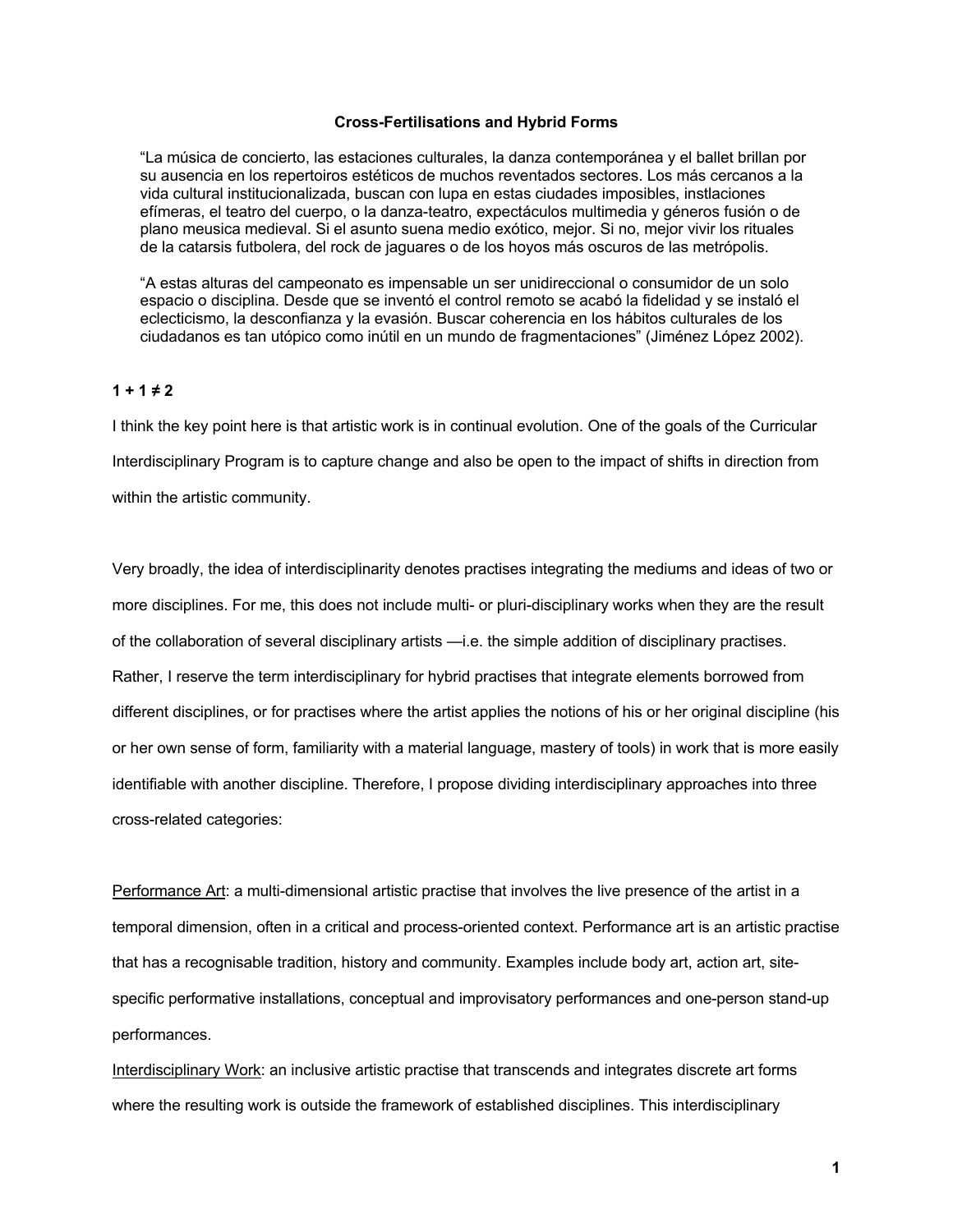dynamic can take place at a conceptual level (combining disciplinary ideas), at a procedural level (combining disciplinary methods) and/or at a formal level (combining disciplinary structures). Examples include non-linear theatre, multimedia dance and music, hybrid performances, and multidimensional installations.

New Artistic Practises: an open category for artistic practises that are non-discipline based and respond to concerns (formal, aesthetic, technical, etc.) other than those traditionally governing the production of artworks. Such practises often subvert established notions of what art is and open new territories for art, artists and their relationships with the public. This activity often takes place outside conventional art domains. New artistic practises may be found, for example, in science, ethnology, or ecology. Since the focus of these practises is often on process and thematic concerns, this category is open to projects that do not necessarily result in a recognizable art product in the traditional sense. Examples include politically engaged art, ritual-based practises, science/art collaborations, and public and community art.

## **Cross Ferlisations and Hybrid Forms**

The strict boundaries between artistic disciplines have, in fact, dissipated so that our understanding of them have also changed: we have become interested in the spaces between the disciplines, fascinated by cross-fertilisations and hybrid forms which, for me, are the sources of diversity and creativity. The Curricular Interdisciplinary Program is the ground upon which we can receive, question and accommodate 'non-disciplinary' art practises that call upon a high degree of personal and social awareness, and propose new models in which to consider the age-old dichotomy of process and object.

The arts community, and in particular emerging artists and artists of non-western traditions, continue to express a strong interest in areas of art that do not fit comfortably into the standard categories of artistic discipline. The Curricular Interdisciplinary Program is committed to finding new and better ways to accommodate diversified forms of artistic expression: its mission is to support multiple, hybrid and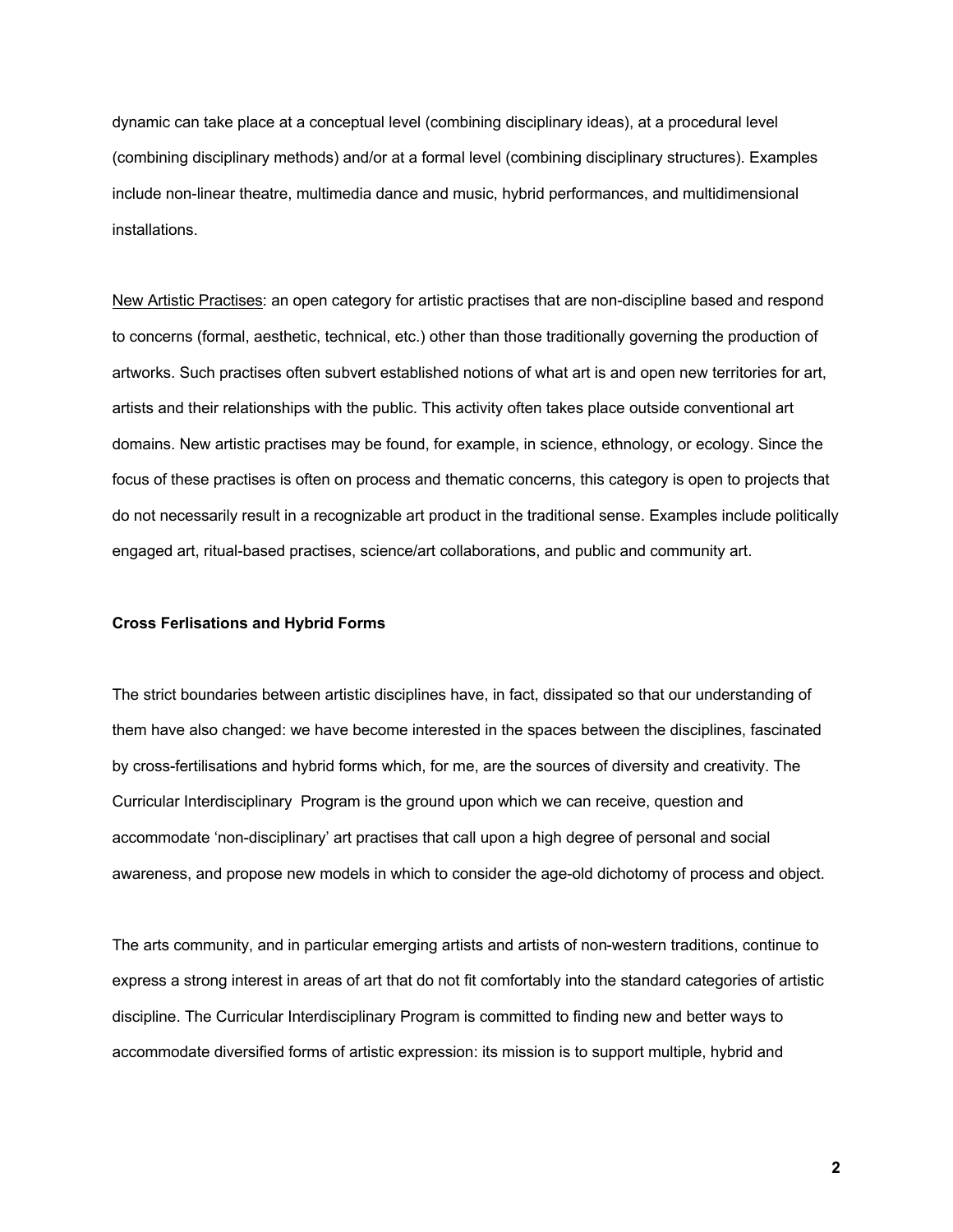experimental approaches to the creation, research, production and dissemination of interdisciplinary and non-disciplinary artistic practises that display a critical and/or exploratory attitude.

The idea of interdisciplinarity in the arts does not refer solely to exchanges within artistic disciplines. Art itself, as a whole, can be seen as a discipline in an interdisciplinary relationship with other fields, such as education or the social sciences (anthropology, politics, sociology) and the pure and applied sciences. We also see a lot of exchanges between art and questions that are already interdisciplinary, such as feminism, spirituality, the environment, and political issues of gender, race, class, sexual orientation, etc. The discourses on these subjects inspire many artists.

Ideas, political positions, and philosophical quests have historically prompted interdisciplinary experiments. Movements like Futurism or Dadaism, which were essentially political and philosophical stances, gathered artists from all disciplines. Transdisciplinary movements like these have facilitated interdisciplinary exchanges and projects. Nowadays, concerns like the environment, feminism, in fact all political questions, have manifested themselves in the arts in a transdisciplinary way. Artists interested in these questions tend to look for the best ways to actualise them in their practise, often finding themselves exploring and integrating into their practise other mediums than those of their original discipline. When interdisciplinary frameworks are unavailable, we find these artists in the versatile circuits of the visual arts, conceptual art and performance art.

A large proportion of the practises currently classified under the interdisciplinary heading are in fact nondisciplinary practises: strangers to the very notion of discipline, they are outside a disciplinary paradigm. In these practises, disciplinary concerns (advancing the disciplinary language, developing the mastery of a discipline) come well after other concerns —usually of a political nature— and these are the practises that institutions have the most trouble with because they tend to see everything from a disciplinary perspective. This is the case especially of practises of non Western origin in general (storytelling, for example, or arts associated with spiritual practises, related to rites or shamanism), artistic practises from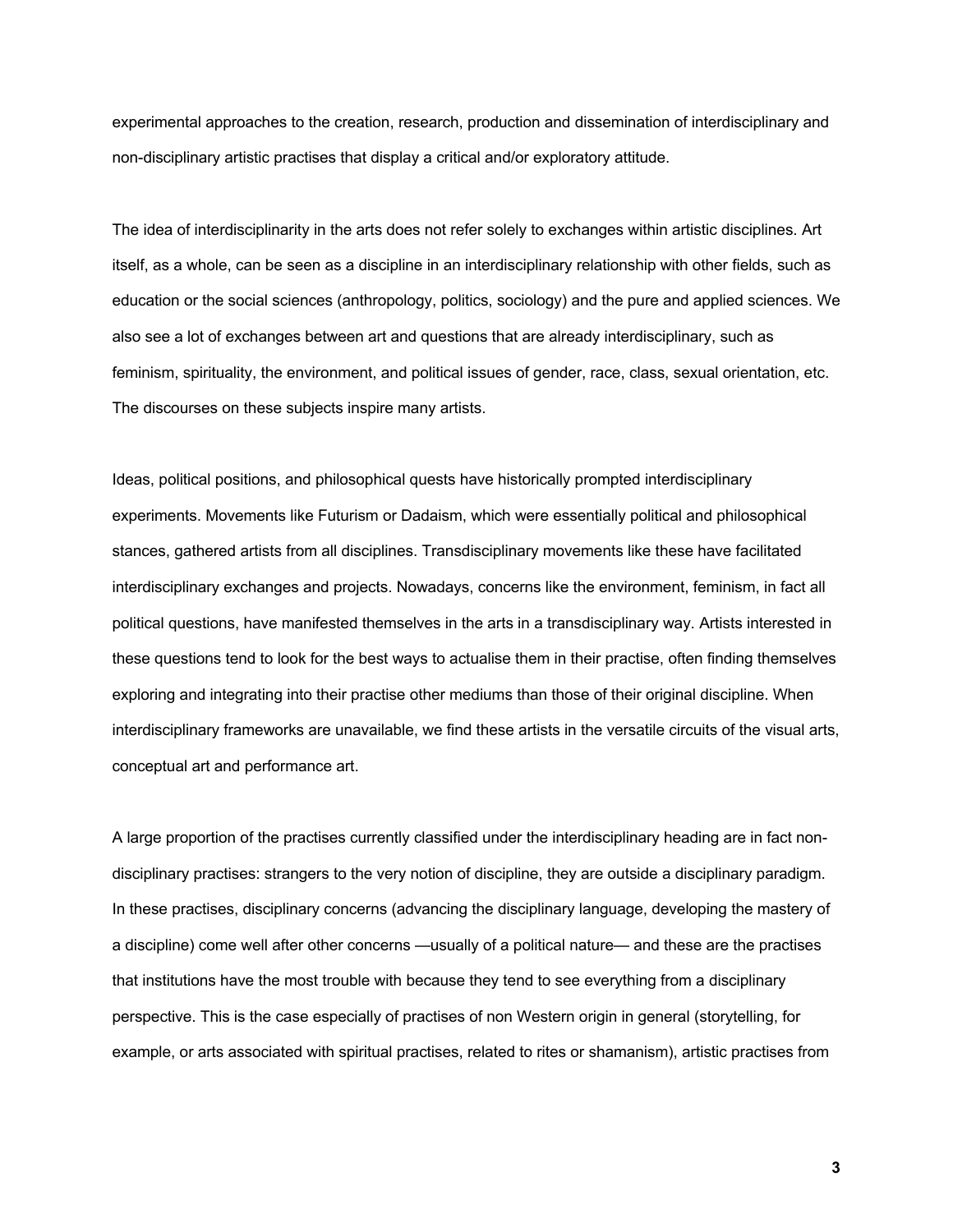cultures where disciplinary divisions are non-existent, or at least different from those of the dominant Western division.

#### **The Brain: Contingent Interconnected Associations**

In any contemporary field of endeavour, whether politics, science, ecology, health or economics, there is a reawakened recognition that an interdisciplinary methodology is the best approach for gaining an understanding of our interrelated world.

Today, "with hypertext, the textual (or informative) material can be interconnected in such a way that the vast system of relations breaks the linear reading, permitting manipulation of information in a manner more congruent with how the brain works associatively. [...Ted] Nelson, [Vannevar] Bush, and [Douglas] Engelbart [—artists instrumental in understanding the so-called 'electronic-information revolution'—] all based their inventions on the idea that the human mind does not work in a linearly hierarchised manner, but rather by contingent interconnected associations. To go where one wants and at the level one wants, beginning in the middle or the end, and ending with the beginning, that is the great contribution of hypertext, a spatial-temporal rupture that widens syntax and synaesthetically deconstructs meaning" (Toledo 2001). Is it any surprise, then, that in these times of continually shifting ground, so much of our culture is now placing emphasis on interdisciplinary methodologies and ways of thinking?

Historically, the visual arts or fine arts have been the most open to interdisciplinary practise. It can be argued that the subdivision of artworks into strict disciplines, the development of artistic media as selfconscious and self-sufficient pursuits was an outgrowth of 19th century European aesthetics. This disciplinary ideology matured in the 1950s with the modernist movement, only to be deconstructed by the post-modernists in the 1980s and further modulated by hybridisation in the late 1990s.

In the 20th century, western artists have been leaders in exploring interdisciplinarity and its relationship with technology. Mexico also has a dynamic history in performance art, which began its intense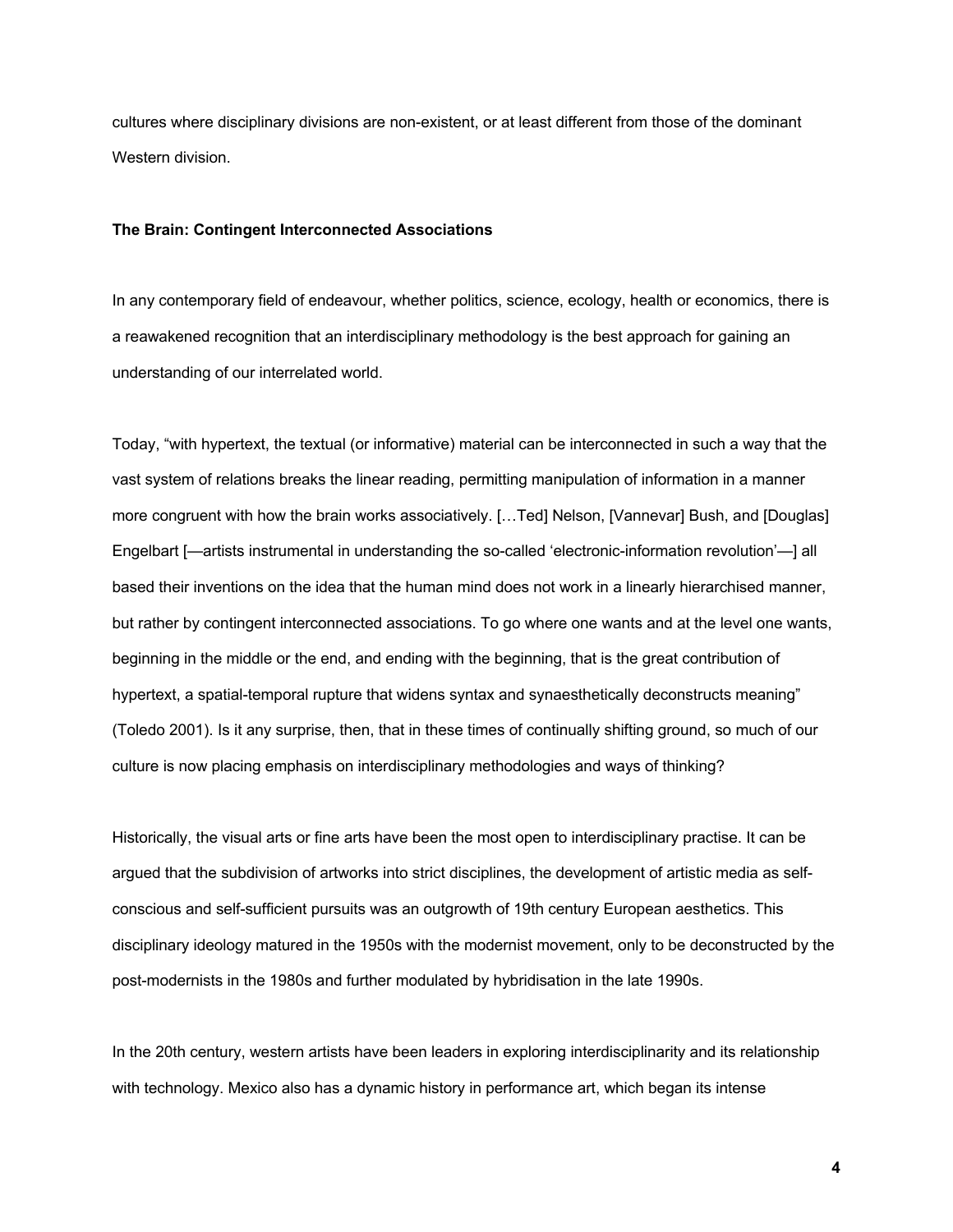development in the 1970s from its roots in the experimental visual arts. With the development of performance art came a fresh interest in all forms of multidisciplinary and non-disciplinary artistic expression.

Today, the performance art, interdisciplinary work and new artistic practise communities are relatively small and somewhat transient. Some artists experiment briefly, then return to their disciplinary practise, while others make it their area of concentration. These communities include artists of all ages and backgrounds.

### **The Institution as Incubator of Innovation and Experimentation**

The vast majority of interdisciplinary departments in universities are affiliated with the faculty of fine arts. The concept of multi-media, already accepted, has been considerably expanded to now include all material practises, rather than simply 'visual' practises. Conceptual art as well arose from questioning formal and theoretical notions in the fine arts, and is a profoundly interdisciplinary art movement. Galleries, offering open or multipurpose spaces, are favoured venues to present interdisciplinary work. Eloquent examples are performance art and conceptual art. There is also sound poetry and sound art: artists working in these areas identify more with the visual arts, even though the obvious discipline would be literature for the former, music for the latter. These works are often presented in alternative galleries.

It should be noted that disciplinary innovation is often of a 'formal' nature, since the disciplines are defined primarily in terms of form. In the 20th century, we have become accustomed to interpreting as innovative what is 'formally' new. We often think, also, in terms of technological innovation which only touches on a fraction of what is actually innovative. Interdisciplinary or nondisciplinary practises innovate on other levels too: at the level of audience construction, notably, and artistic intervention in contexts not traditionally reserved for art, the exploration of new content, and relationships between art and other constituents of society, questioning the role of the artist as an agent of social change. The artistic field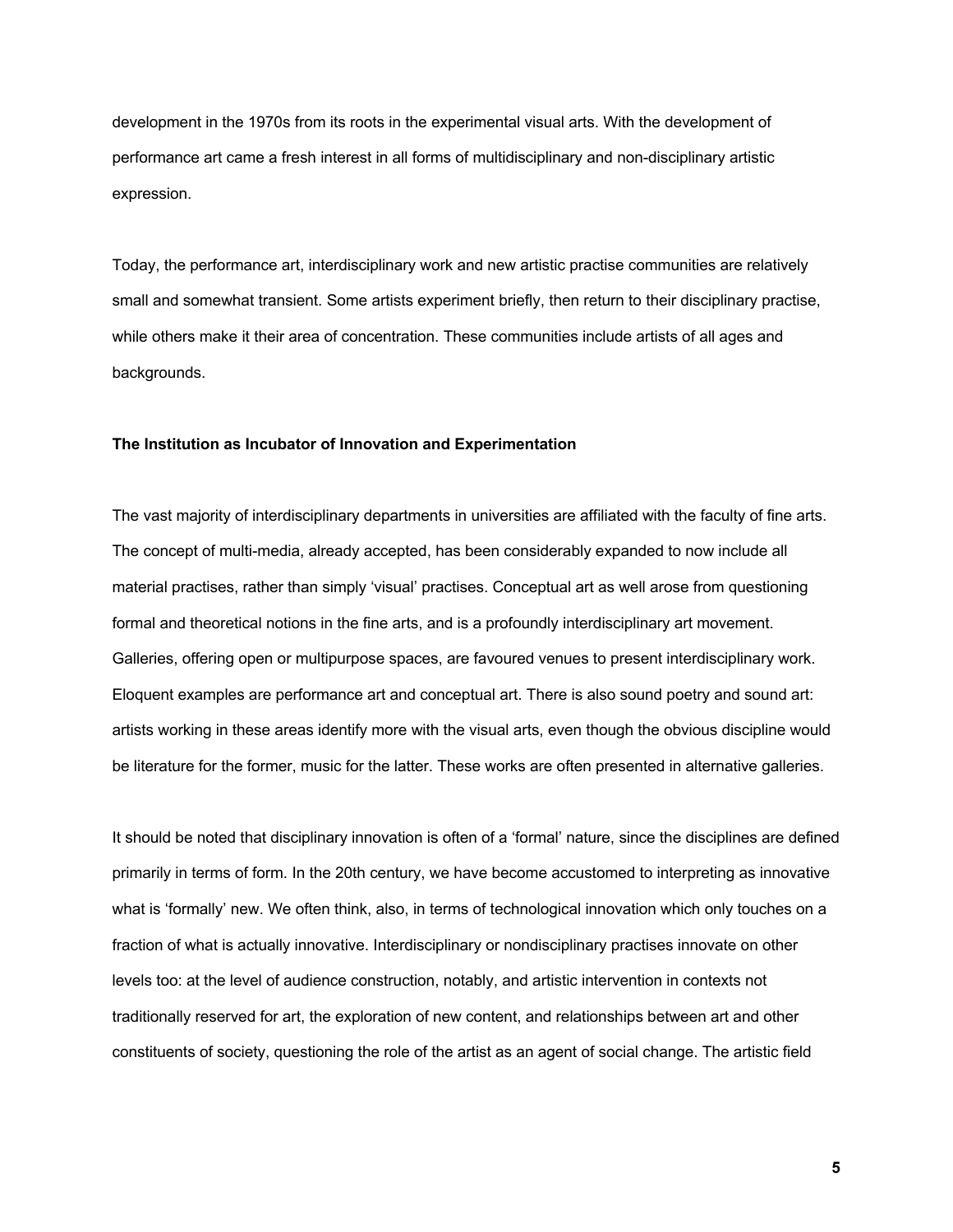itself has also been expanding for decades, where practises considered initially as non-artistic are being hailed as artistic practises in their own right (ritual practises, for example, land art, textile arts, etc.).

Interdisciplinary experiments are a very large source of innovation in the disciplines. Disciplinary artists who want to innovate often do so by bringing new mediums and new procedures into their discipline. If their work is acknowledged and taken up by others, then the discipline itself is transformed and its tradition is enriched. But before they are accepted and become an integral part of the disciplinary tradition, these works develop within the interdisciplinary sphere. New disciplines, also, are created and new art forms developed in the interdisciplinary field. This is the case with performance art, which is in the process of becoming a new discipline, as well as with the media arts, which are a new art form. Some institutions have already set up programs or departments for them, while others still leave them in their interdisciplinary program. Where there is no interdisciplinary program, these forms are either excluded from the institution, or they find a home with disciplines that are willing to provide one.

#### **Priorities**

Since the boundaries of the disciplines are relatively well defined, art students tend to gravitate toward the studios of their discipline of origin, even for innovative and/or risky projects, and even in the face of a lot of rejections. This forces them to translate into a disciplinary language projects that are, rather, nondisciplinary both in their intent and their strategies. To correct this situation, two things must be done: first of all, we must support innovation in the disciplines themselves to make room for these projects, and next, we must create an interdisciplinary program whose lines are well defined, one that sends a clear message to the artists concerning the will of the institution to support their kind of practise, along with the criteria that will prevail in the assessment of their projects.

Building upon the framework and mission of the Curricular Interdisciplinary Program, I would propose the following priority areas for development: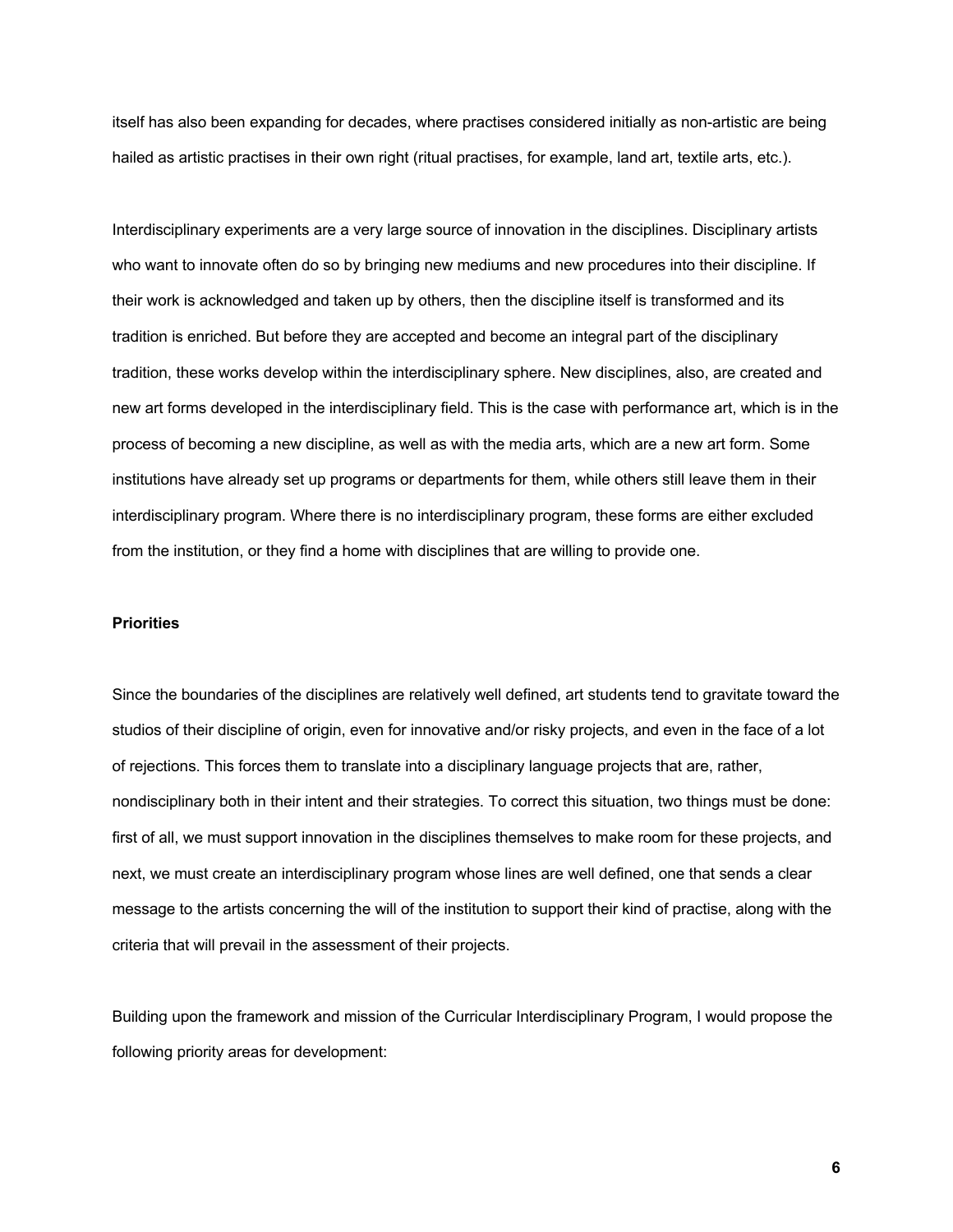Boundaries – That the Program continue to collaborate with the disciplinary sections at all schools in the National Centre for the Arts to increase support for interdisciplinary and emerging art practises.

Exploration – That the Program encourage the exploration of new roles for artists, new purposes for art and new definitions of art.

Research – That the Program encourage research and critical discourse in performance art, interdisciplinary work and new artistic practises.

Growth – That support for the Program increase in accordance with the strategic priorities of the National Centre for the Arts.

Communication – That the Program support the development of mechanisms for on-going consultation, communication and collaboration with the artistic community and with strategic regional, national and international institutional partners.

Profile – That the Program develop strategies and projects to reach new audiences and enhance the profile of performance art, interdisciplinary work and new artistic practises, on a national and international level.

# **Recognising Transition Zones**

The present system of cross-fertilising performance art and interdisciplinary work to produce one unit of activity has proven to be healthy and fruitful, and should be sustained.

The nature and thrust of performance art and interdisciplinary practises are to seek the blurring of boundaries and thus stubbornly resist definition of themselves, or of traditional definitions of art. As a result, 'fixed' definitions or permanent categories for these practises are undesirable. Rather, the approach is to create flexible frameworks in which these multilayered artistic practises can be recognised and evolve in a dynamic and changing relationship with the established disciplines.

Contemporary artists in general, and visual and media artists in particular, are constantly shifting, mixing and questioning conventions, concepts, procedures and structures. "Artists rarely agree on any single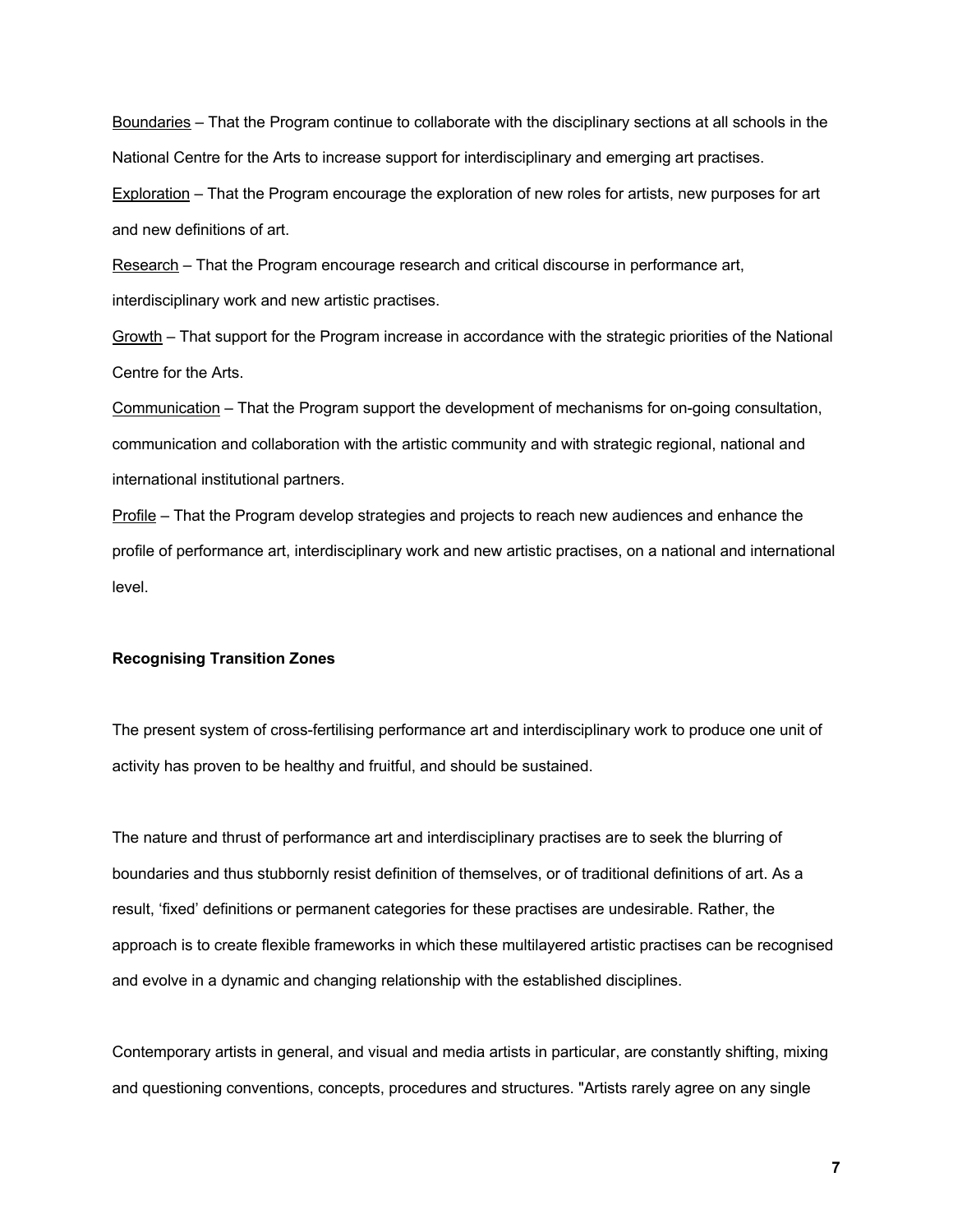definition: they tend rather to think in terms of materials, media and contexts, continually seeking the best materials and formal strategies for carrying out their intentions" (Boutet 1996). In this sense, the Curricular Interdisciplinary Program is both a transition zone towards expansion of disciplinary boundaries and a harbour for emerging and experimental interdisciplinary artistic practises.

Artists working in performance art, interdisciplinary work and new artistic practises are not interested in being assigned a label or handed definitions. They form a loosely knit community of highly skilled, resourceful and often visionary artists who have much to offer our collective cultural ecology. These artists have made modest but firm requests to be recognised and appreciated for what they are.

As a result, given the eclecticism of performance art, the hybridity of interdisciplinary work and the nondisciplinary approach of new artistic practises, all three are best served within the flexible framework of the Curricular Interdisciplinary Program.

## **Conclusion**

Many questions arose during the evaluation of the Curricular Interdisciplinary Program and this roundtable discussion is really only the beginning of an on-going process of 'capturing change' and reflection about these lively, vital and often doggedly undefinable artistic practises. The evaluation was sustained by a healthy infusion of collective interdisciplinary energy, and serves as an important step towards acknowledging and understanding some of the key issues that are of concern not only to performance artists and interdisciplinary artists, but to all artists in all disciplines.

## **References**

Boutet, Danielle. "Reflections on Interdisciplinary Practises". 1996.

Hughes, Lynne and Marie-Josée Lafortune, eds. *Creative Con/fusions: Interdisciplinary Practises in Contemporary Art*. Montreal: Optica, 2001.